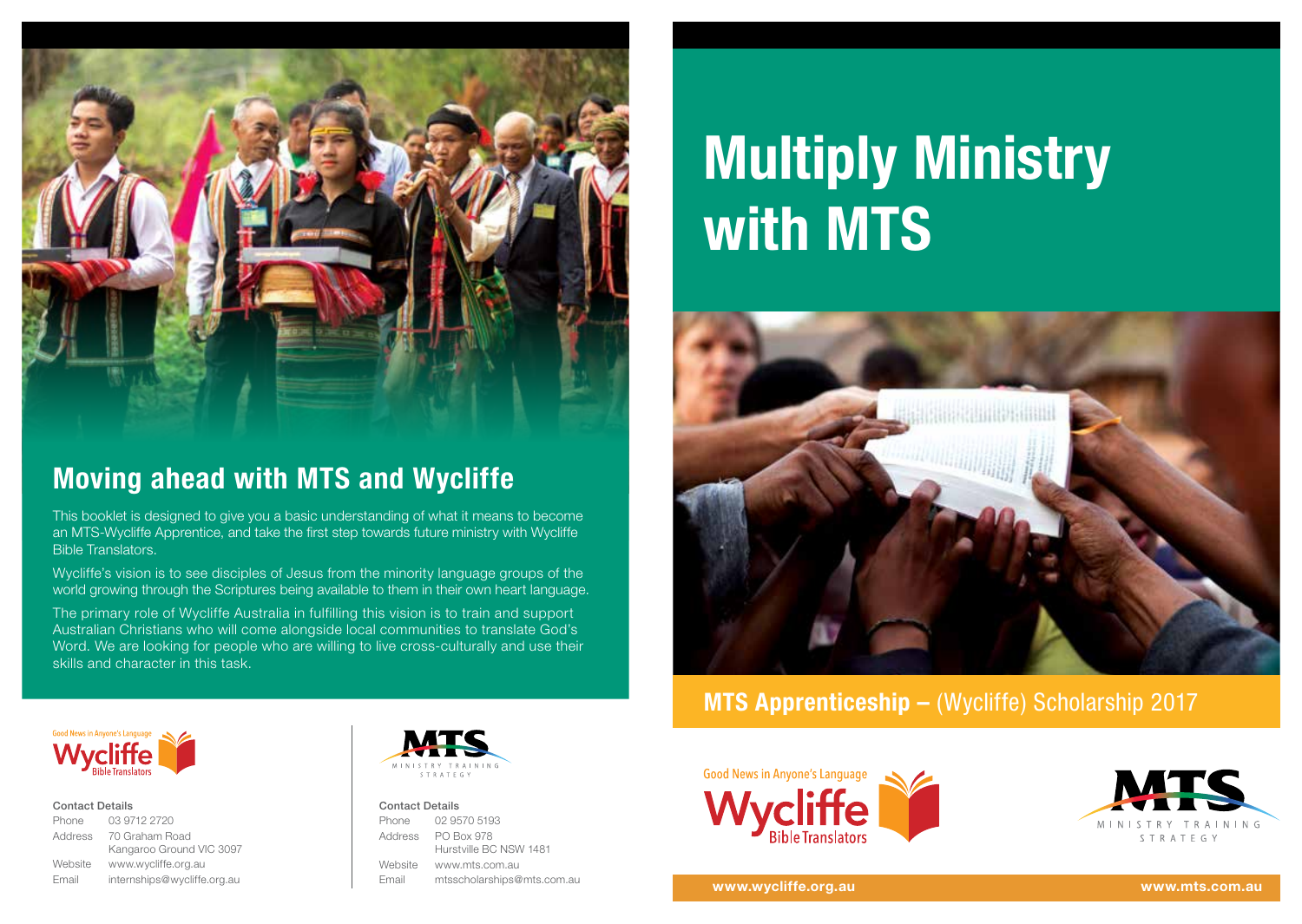## **MTS APPRENTICE (WYCLIFFE) PATHWAY**

Wycliffe's vision is to see disciples of Jesus from the minority language groups of the world growing through the Scriptures being available to them in their own heart language.

#### **The MTS Apprentice (Wycliffe) Pathway**

The MTS-Wycliffe program will run in conjunction with the current Ministry Training Strategy (MTS) program but with an overall mission focus.

An MTS Apprenticeship involves a two-year, hands on, full time training program under the supervision of an experienced trainer. MTS endorses the "train as you play" concept of training, with the ministry context being a church or ministry organisation. If you would like to be a long term Wycliffe cross-cultural worker, spend two years doing a MTS ministry apprenticeship with access to an experienced Wycliffe mentor.



The MTS-Wycliffe program provides cross-cultural training as part of the MTS curriculum. MTS-Wycliffe apprentices will spend approximately 350 hours per year, on average, on cross-cultural ministry training (eg. language and cultural training course, and an annual mission awareness tour). This component will occur under the supervision of a Wycliffe Mentor.

Churches benefit having an MTS (Wycliffe) apprentice as doing so:

- increases the congregation's awareness of cross-cultural ministry
- educates the congregation about the scope, diversity and complexity of Wycliffe's ministry
- challenges the congregation to get involved in cross-cultural ministry
- provides an environment favourable to recruiting future cross-cultural apprentices

## **WHAT BEING AN APPRENTICE INVOLVES**

*"If a person wants to be a farmer long term, they don't start off at Agricultural College as a first port of call. They need to head off first to a farm and work alongside an experienced farmer for a couple of years. They need to live through a couple of cycles of the seasons. They need to know what it is like to deliver*  lambs in the middle of the night, harvest the grain before it is destroyed by rain *and grapple with the blurred boundaries between work and rest."* 

*Ben Pfahlert, MTS Director*

MTS has developed an apprentice curriculum that has both compulsory and optional elements. It is a flexible curriculum that can be adapted to an apprentice's context.

| The MTS Apprentice Curriculum grows leaders in 8 learning areas: |                                 |  |
|------------------------------------------------------------------|---------------------------------|--|
| 1. Bible Study                                                   | 5. Evangelism and World Mission |  |
| 2. Thinking Theologically                                        | 6. Teaching the Bible           |  |
| 3. Prayer and Godliness                                          | 7. Train Others in Ministry     |  |
| 4. Relationships in Ministry                                     | 8. Leadership                   |  |

Under the guidance of their Wycliffe Mentor, an MTS (Wycliffe) apprentice will:

- develop a holistic, biblical view of cross-cultural mission by interacting with Wycliffe Bible Translators, including active involvement in short-term mission trips
- develop leadership qualities by working alongside mission leaders and taking on responsibilities under supervision
- experience short-term mission trips connected to the work of Bible translation
- develop the skills necessary to successfully share about mission work in the local church context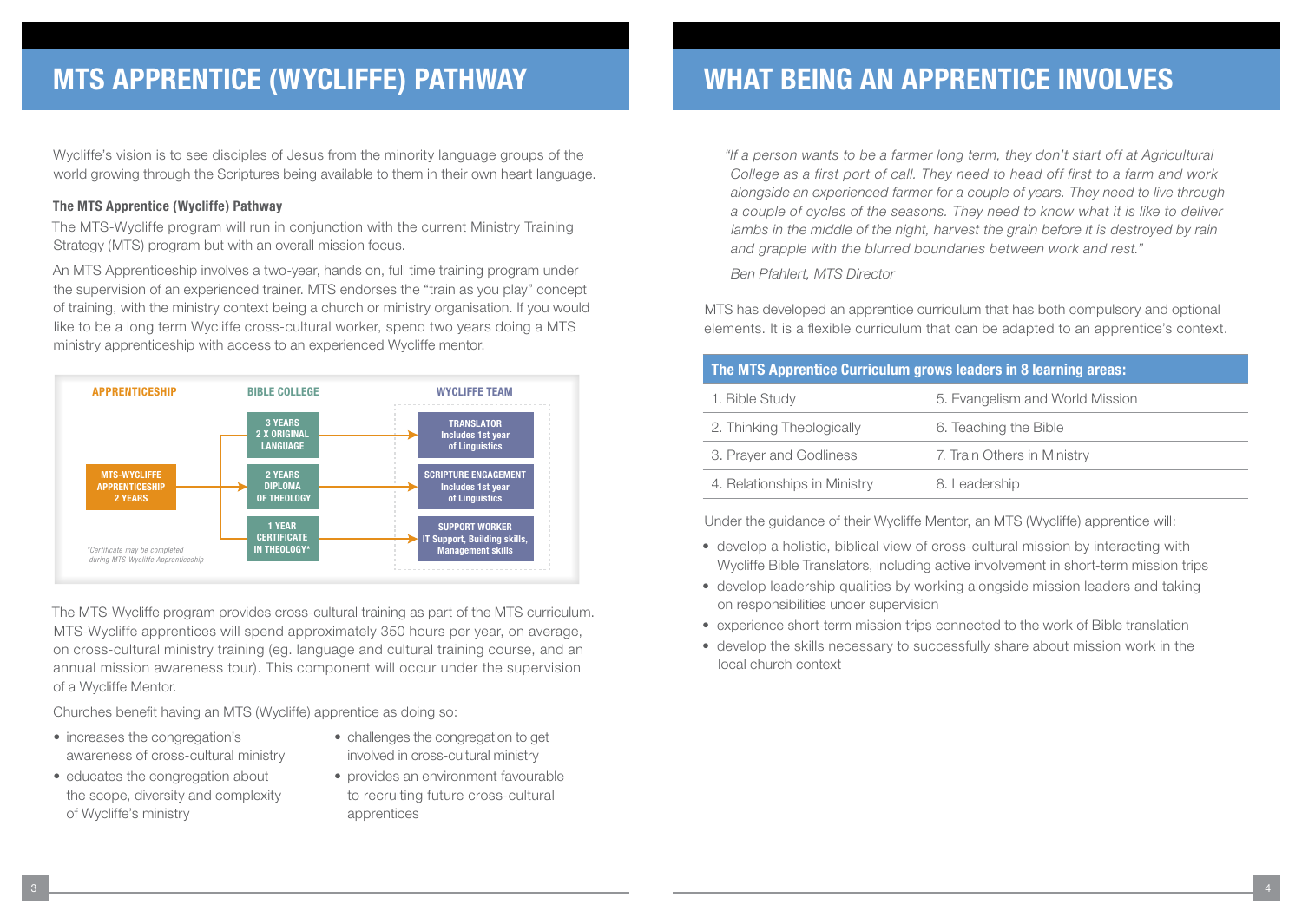## **THE MTS APPRENTICE (WYCLIFFE) SCHOLARSHIP**